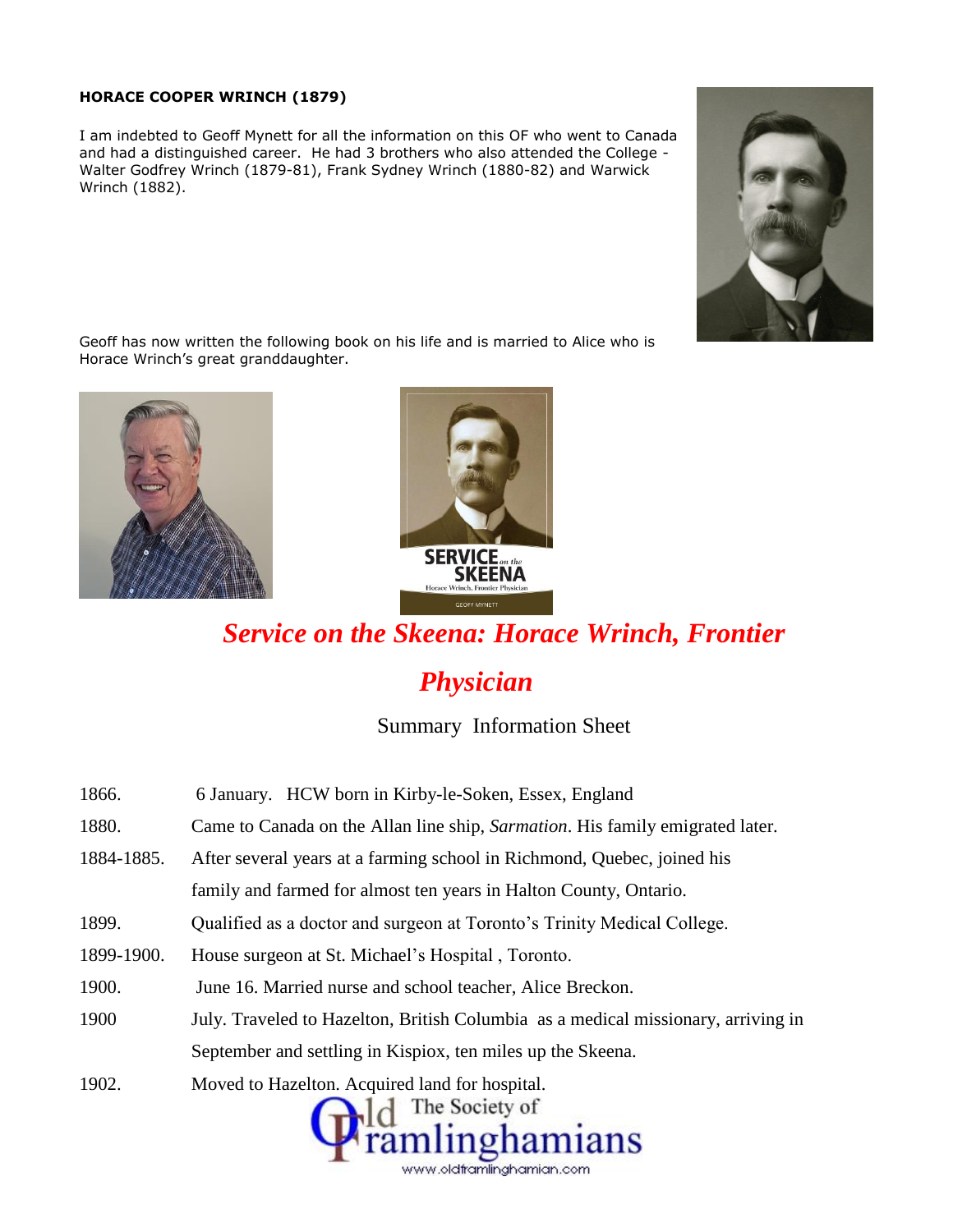| 1903. | Built family home and started constructon of the hospital.          |  |
|-------|---------------------------------------------------------------------|--|
| 1904  | Opened Hazelton Hospital, becoming Superintendent there until 1936. |  |
| 1904  | Started the Hospital farm.                                          |  |
| 1905  | Opened the Hazelton Hospital Nurses Training School.                |  |
| 1906. | Post graduate work in New York's Post Graduate<br>Hospital.         |  |
| 1906. | Gunanoot affair.                                                    |  |
| 1910  | Ordained a Methodist minister.                                      |  |
| 1914  | Installed power plant and X-Ray machine at the<br>hospital.         |  |
| 1918  | Helped establish the BC Hospital Association.                       |  |
| 1923  | Alice Wrinch, HCW's wife, died of cancer.                           |  |
| 1924  | Elected to the BC Legislature as a Liberal.                         |  |
| 1927  | First moved public health insurance in the Legislature.             |  |
| 1928  | Re-elected for his second term in the House.                        |  |
| 1928  | Again pushed for public health legislation in the House.            |  |
| 1927  | Married May Hogan, matron at the hospital.                          |  |
| 1933  | Did not stand for re-election.                                      |  |
| 1934  | Appointed a member of Premier Pattullo's Economic Council.          |  |
| 1936  | Retires from the Hazelton Hospital.                                 |  |
| 1939  | 19 October. HCW dies in Vancouver.                                  |  |

# **Accomplishments**

# Farmer.

HCW grew up on a farm in Essex, emigrated to Canada at age 14, went to a farming school in Richmond, Quebec and then from 1885 until approximately 1894 he farmed with his brother in Halton County, Ontario. In 1904 he started the Hazelton Hospital farm to feed the hospital community. This farm provided food for the patients at a time when the Skeena River was closed approximately half the year. He became a leader in agricultural improvement in the Bulkley Valley. He was also an enthusiastic gardener, and founded the Hazelton Horticultural Society.

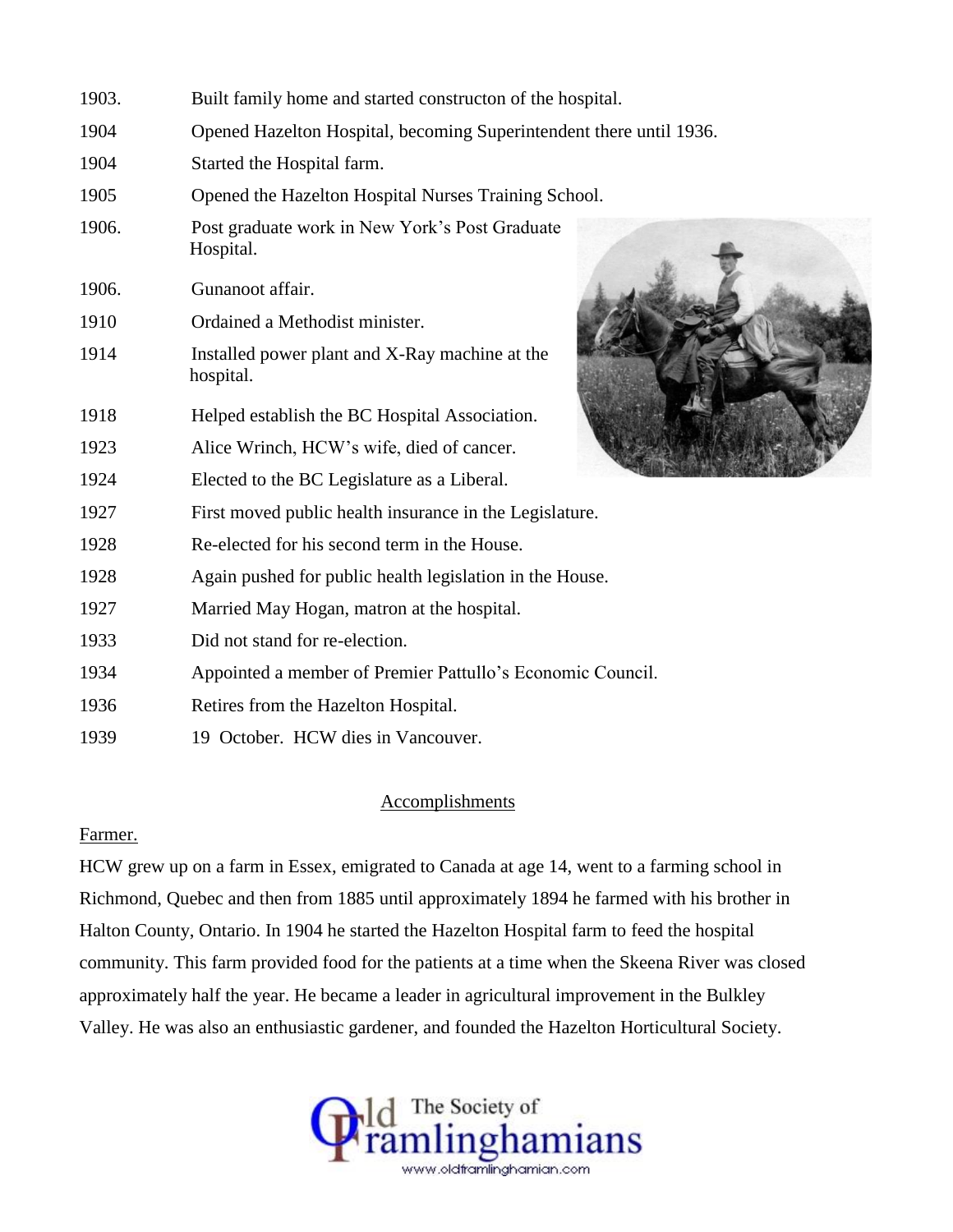## Lay Preacher and Methodist Minister

In approximately 1888 HCW converted from Anglican to Methodism. He became a leader in Methodist affairs in his community and a lay preacher. After his qualification as a doctor, he went to Hazelton and Kispiox as a medical missionary. His mission was medicine, but he also held Bible classes in the hospital and led a life of faith. In 1910, he was ordained as a Methodist Minister and was a leading Methodist in the district.

# Doctor and surgeon

He qualified as a doctor with top honours from Trinity Medical College in 1899. He was house surgeon at St. Michael's Hospital, Toronto, 1899-1900. He wrote articles for medical journals. In Hazelton he was a) the local doctor b) the superintendent of the Hazelton Hospital and c) a regional and then a provincial health officer.

# Hospital Builder.

He came to Hazelton planning to build a hospital. Although it was originally called a Mission Hospital, it was a hospital for the whole community. He acquired the land, built first his family home and then, in 1904, the hospital. Originally with seventeen beds, it quickly grew to approximately twenty beds. This was the first hospital in the northern interior, from Atlin to the Cariboo and from Port Essington to Edmonton. In 1914, he installed a power plant to provide electricity to the hospital and to power the X-Ray machine, which the first such machine in the north. This hospital was replaced in 1930.

# Established and ran Hazelton Hospital Nurses Training School.

In 1905 he started the Nursing Training School to train nurses and to provide staff for the hospital. It lasted until the Depression, when financial pressures led to its closure.

# Established and ran Hospital farm.

The farm was necessary because food came up to Hazelton by sternwheeler on a river that was closed to navigation for approximately half the year. With fresh vegetables, fresh fruit, milk and eggs, the hospital might have been the best place in town to eat. During the winter the hospital was well stocked with canned food.

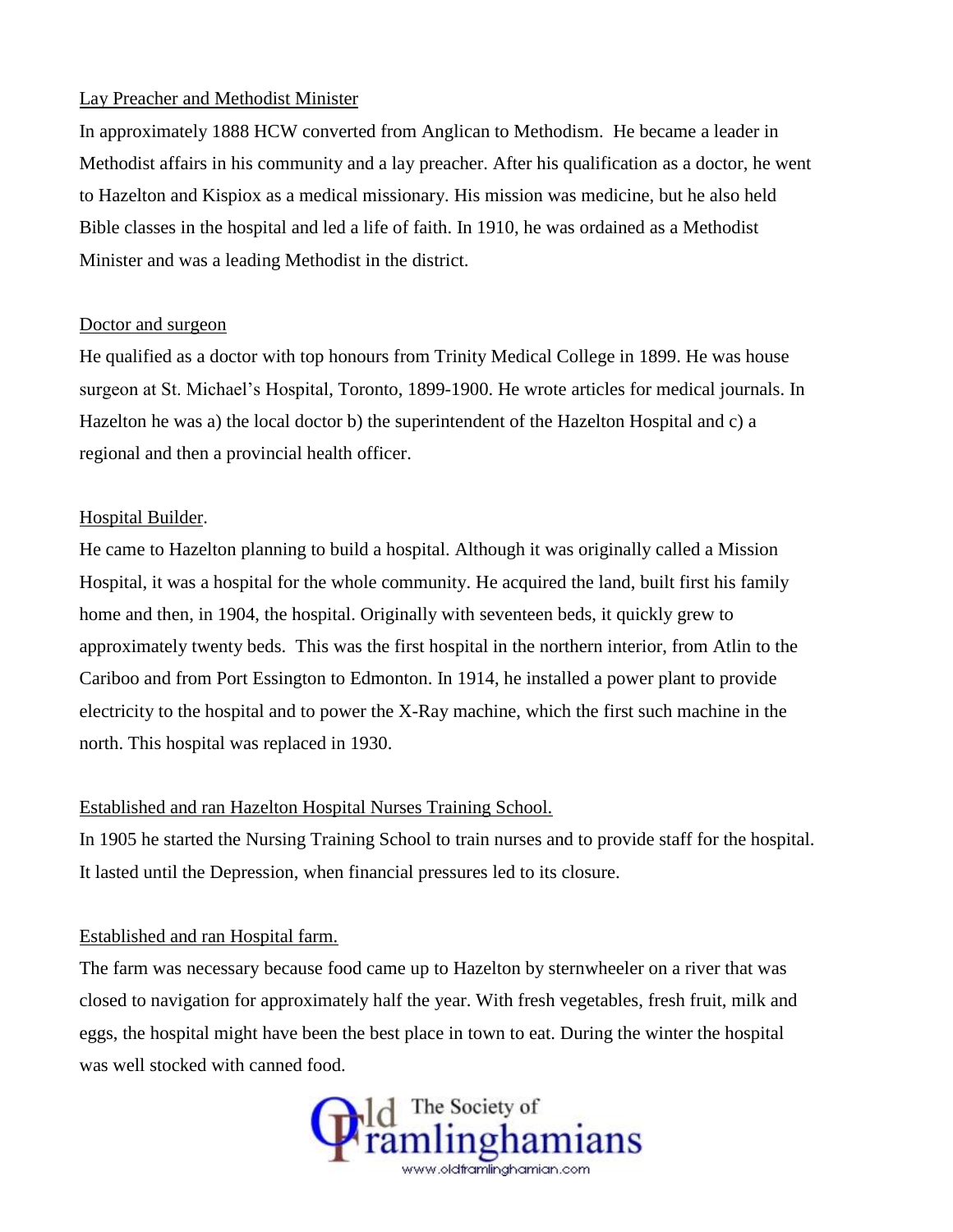### Magistrate.

He was a magistrate in Hazelton for twenty years.

#### Mining Entrepreneur

Like many others in the community, HCW acquired land and was an investor in mining projects. He was one of the original investors and promoters of the Owen Lake Mines and was President of Harris Mines. How active he was is unknown. (When did he find the time?) But at Owen Lake there is still a Wrinch Vein and a Wrinch Creek.

#### War time community leader.

During the War he was the leader of the local Red Cross and very active in fund-raising.

#### Helped establish BC Hospital Association.

He was one of two B.C. members of the American Hospital Association in 1909. With Malcolm McEachern of Vancouver General Hospital and others, he helped set up the BC Hospital Association, becoming its president for two terms.

## Politician.

In 1924 he became the Liberal MLA for the Skeena Riding. He was re-elected in 1928. He was active on many files and became a well-respected relatively non-partisan progressive member. He did not stand for re-election in 1933.

#### Champion of public health insurance.

Throughout the 1920s HCW was a leading advocate for public health insurance. He moved this in the House in 1927 and 1928, which led to the 1936 Health Insurance Legislation in 1936. Although it became law, it was allowed to lapse because doctors resisted, public enthusiasm waned and the war approached.



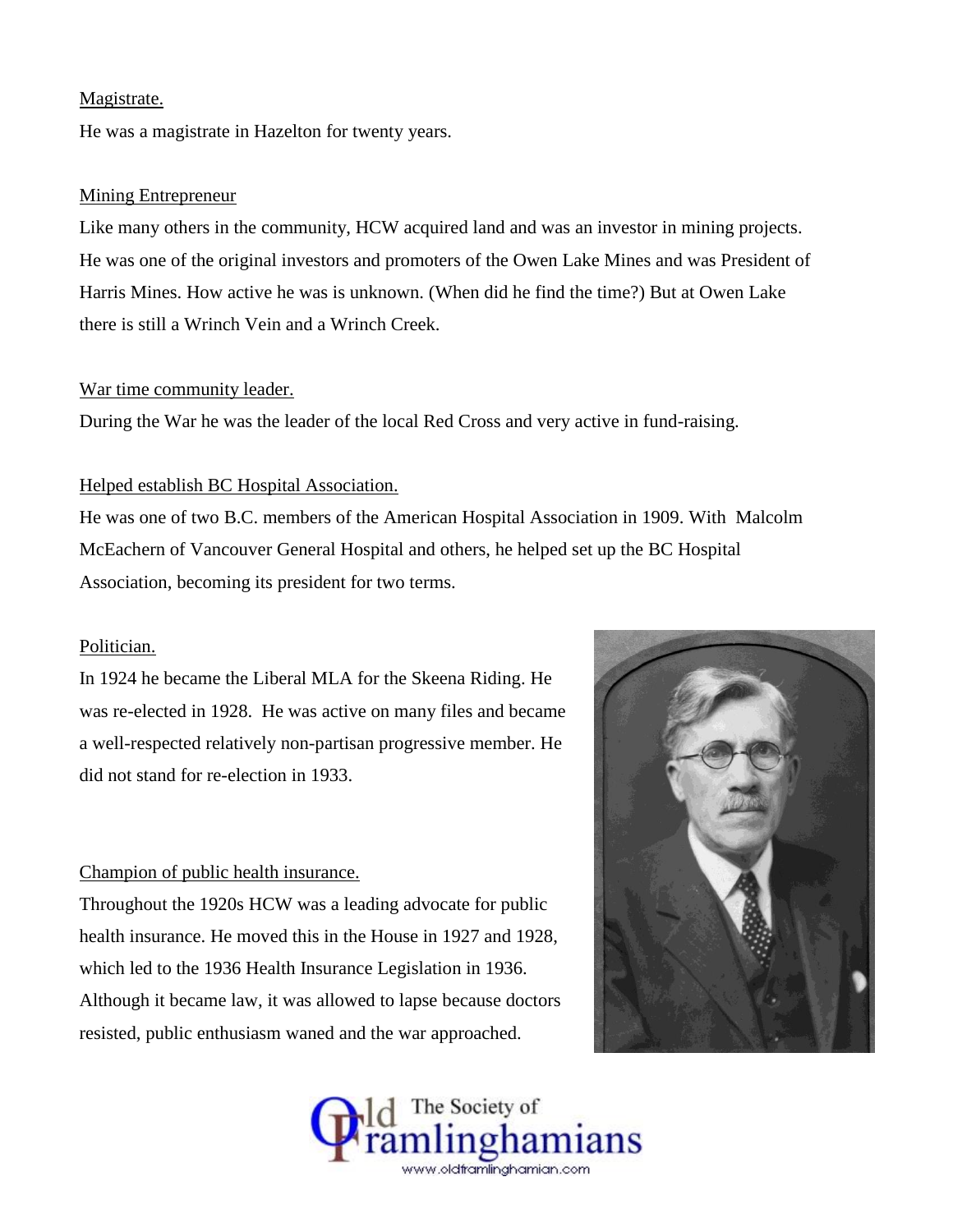# Premier Pattullo's Economic Council.

After Liberal Duff Pattullo was elected as premier in 1933, he set up an Economic Council, called Pattullo's Brain Trust (based on Roosevelt's Brain Trust). He appointed HCW as one of its six members.

## Quotes about and by HCW, and from the book

## *HCW speaking on public health insurance legislation in the House in 1927.*

Mr. Speaker, the necessity of health legislation is a matter of vital importance for the people of this province. . . . In discussing the idea with sensible people, I have failed to hear one cogent argument advanced against the project.

Per the Victoria's *Daily Colonist*

# *On his death, the Omineca Herald said:*

He was never tired of well-doing. Dr. Wrinch was probably the most influential man and the best liked man that ever blessed the district with his presence. He won the love of his fellow citizens by his service, his kindness and his outstanding ability as a leader, administrator and as a real friend in time of need. The district profited greatly from his life spent here and no monument to his memory is needed so long as the youngest resident remains. . . . Dr. Wrinch was appreciated by the people as was proven by their loyalty to him over the years. He never made an appeal that was not heartily responded to. He was given every position of trust and honour in the gift of the people.

# *Of him by a First Nations elder.*

He treated us like people.

# *Of the First Nations Character*

My own opinion, if I may express it, is that the Indian character does not differ so much from that of the noble Anglo-Saxon as much as some would like to believe. And wherein it does differ, we may sometimes have to look to our laurels that we do not appear in second place.

Letter of February 3, 1912, to Rev. A.C. Farrell at the Missions Board in Toronto.

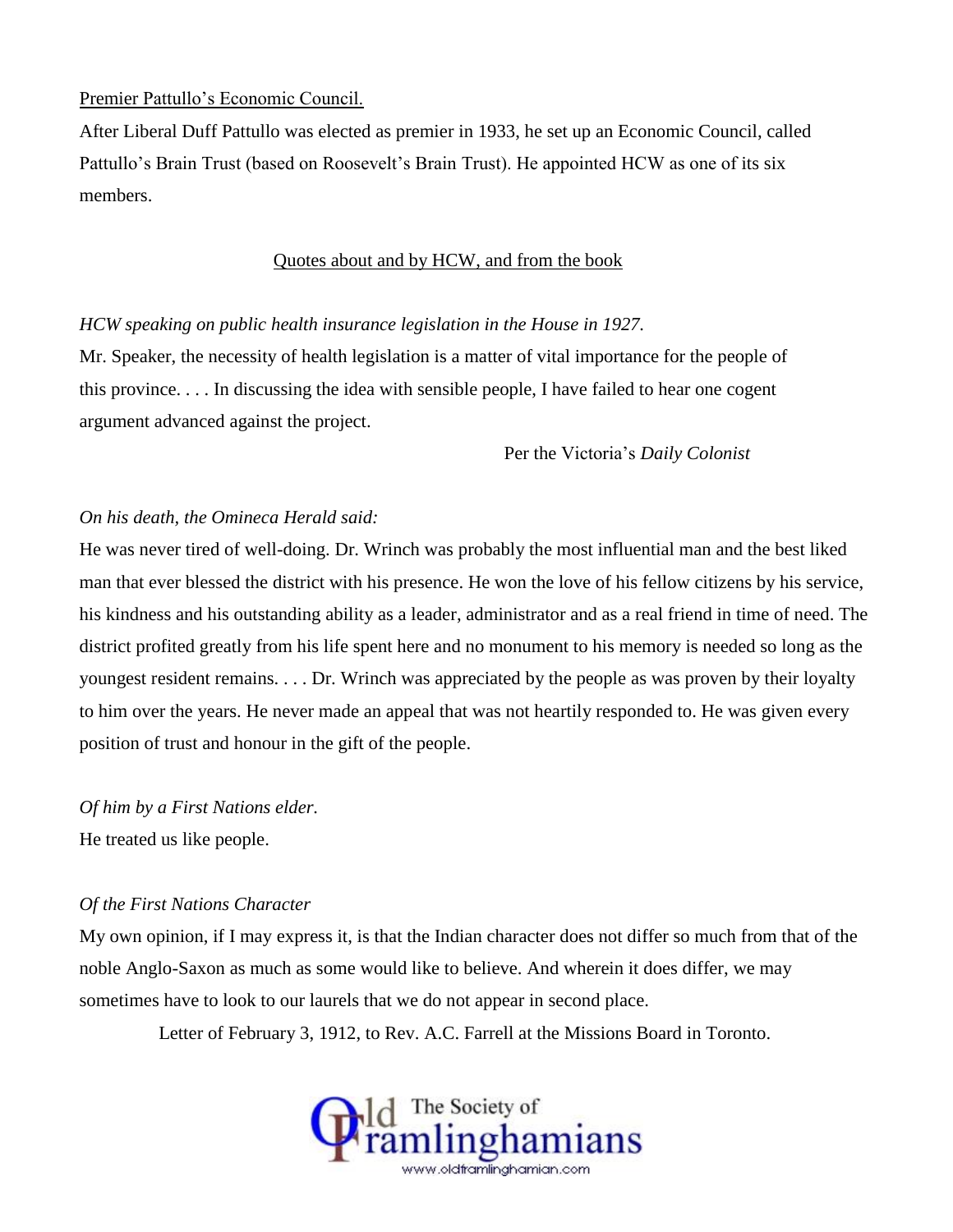## *Of him as a politician*

The discursive debate was continued in the afternoon by Dr. Wrinch of Skeena. He is a broad-shouldered upstanding, spectacled man, Wrinch of Skeena. He brings to the House something of the authoritative style, the poise, the human understanding, the sympathy and patience of his profession. He brings with him a suggestion of the North country, where he is physician in ordinary to a far-scattered community. Tales are current in this House which do honor to the service rendered by Dr. Wrinch to the ailing humanity of that northern country. He is a serious-minded man, but there is a touch of quiet humour in him too, and there is no member who commands a greater respect among his fellow members of this House. These qualities of his were conspicuous in his quiet, grave speech today. He had a good word for the ministers of agriculture and finance. He had a friendly if dissenting word for his friends of the opposition. He left the impression, as he always does after his infrequent interventions in debate, that if the riding of Skeena can ill afford to lose his medical services during the term of the session, the House and the country benefits by his presence in the legislature.

The Victoria *Daily Colonist, 1924* ,

### From the Biography

#### *On Building the Hospital*

The year 1902 was pivotal. In January, Horace was living in Kispiox, with various possible sites for the hospital in mind but none in hand. He was without firm plans or designs for the buildings, without the money to build home or hospital, without nursing staff and without the authorization from the Methodist Missions Board in Toronto to proceed. By the end of the year he was living in Hazelton, and he had a site, a nurse, money and approvals. The key decisions were all made in this single year. All that remained was to execute the plans, something he had to do in his spare time. He spent 1902 doing the preparatory work. The following year, 1903, he would start to build.

## *Last paragraph of the book*

His belief in God gave him the inspiration; his practicality, born from his farming, gave him the tools. His sense of public service to the community was profound. His values may not always have been shared by